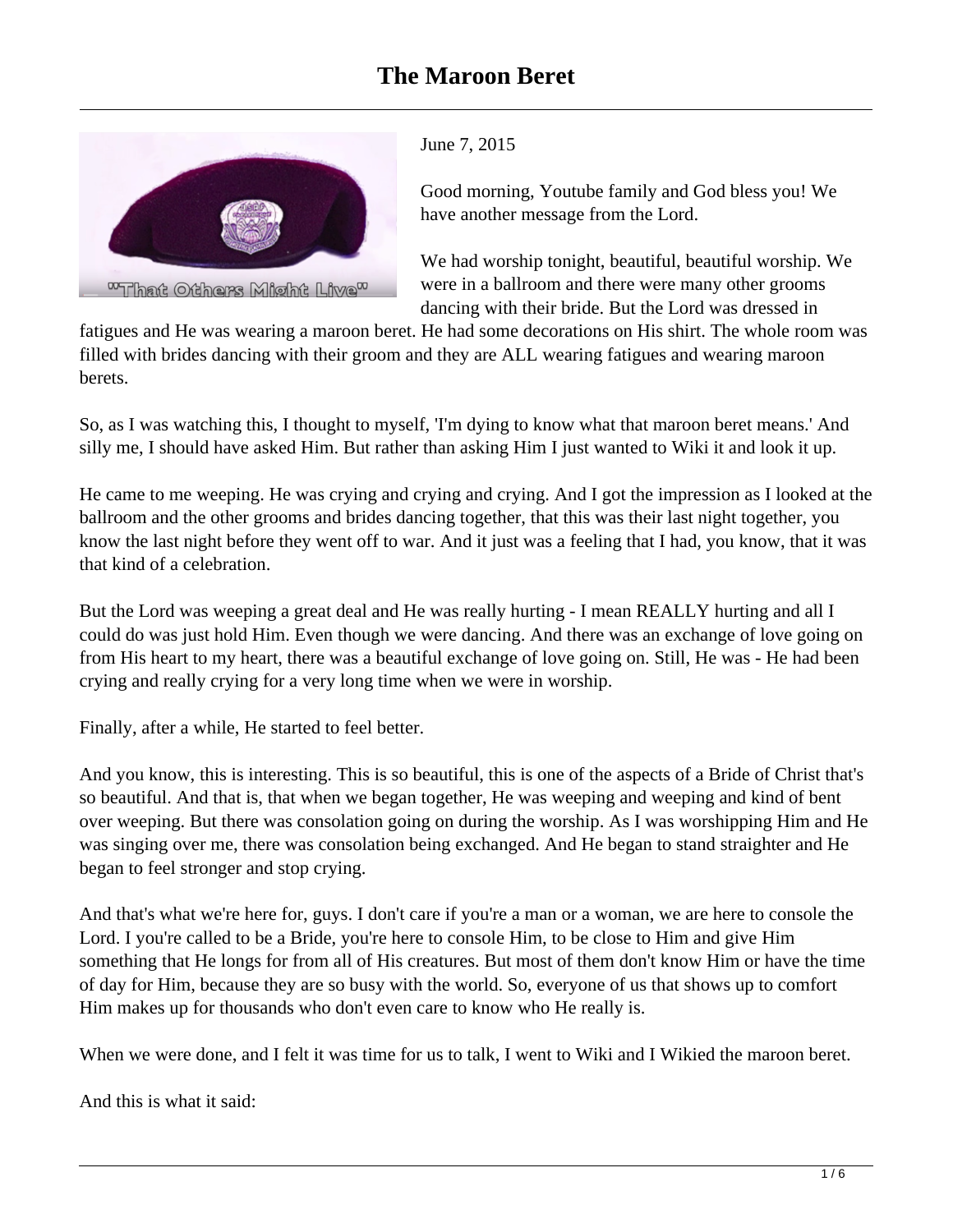"The maroon beret is a military beret and has been an international symbol of elite airborne forces since it was chosen for British airborne forces in World War II. In our country, the Maroon Beret belongs to a group called the Para-rescuemen."

All of these men in the Maroon Beret are parachute trained and certified - that's part of their training. I don't think you can be a Maroon Beret unless you have the parachute training, and that's pretty well international.

"They are among the most highly trained emergency trauma specialists in the U.S. military and the only ones in the Department of Defense specifically trained and equipped to conduct conventional and unconventional rescue processes, (you know...like snatch and grab out of the enemy??) making them the ideal force to handle personnel recovery and combat search and rescue operations."

And...Bride recovery, maybe?! Can you imagine this? Here the Lord shows up in a uniform that most closely describes the operations of the Rapture! Snatching His Bride out of harm's way.

And their motto, by the way, is, "That Others May Live."

Wow! I thought that is so, so appropriate to You, Lord!

Amazing! Airborne rescue, YES!!!

I had to chuckle after I saw that. I thought, 'Wow...that's so neat that He gave me those images.'

So, I asked Him, "Lord what do You want to say tonight?"

And He began, *"Oh My Precious, how grieved I am that we have come to this pass. Oh, how terrible the suffering coming upon this nation, even the innocent who have nothing to do with the corruption, other than their littleness and lack of response to evil because they are too little. Even these I, too, will take."* 

Now, that's interesting. I mean, if there's any mentally ill, or people who are just so far out of the system that they - you know, they couldn't possibly be a part of the political system or any of the corruption of this nation - He's going to take them. That's pretty interesting.

He said, *"I know you are growing nervous with what is being prepared as we speak, but did I not say I would deliver you out of the wrath to come?*

*"Yes, holy snatch and grab. Yes, out of harm's way, lifted up high above the enemy to a land inaccessible, I will take you. I'm coming. This is but a glimpse of My Holy Mission, to remove My Brides into their eternal abodes. Oh, how recklessly you have lived, inhabitants of the Earth. How blindly you have contrived plans hatched from the devils.*

*"Oh, how devoured you shall be by your selfishness in that hour. And yet I will have pity on those who call out to Me in that last moment of their lives. Those who see their blind selfishness in that hour? Yes, call to Me in profound repentance and I will save you. It is not My wish that you who have brought this calamity on mankind should perish in Hell for eternity. I do not wish this on even the most wicked among you. I continue to extend My invitation to Mercy for those who have being. (*In other words, those with a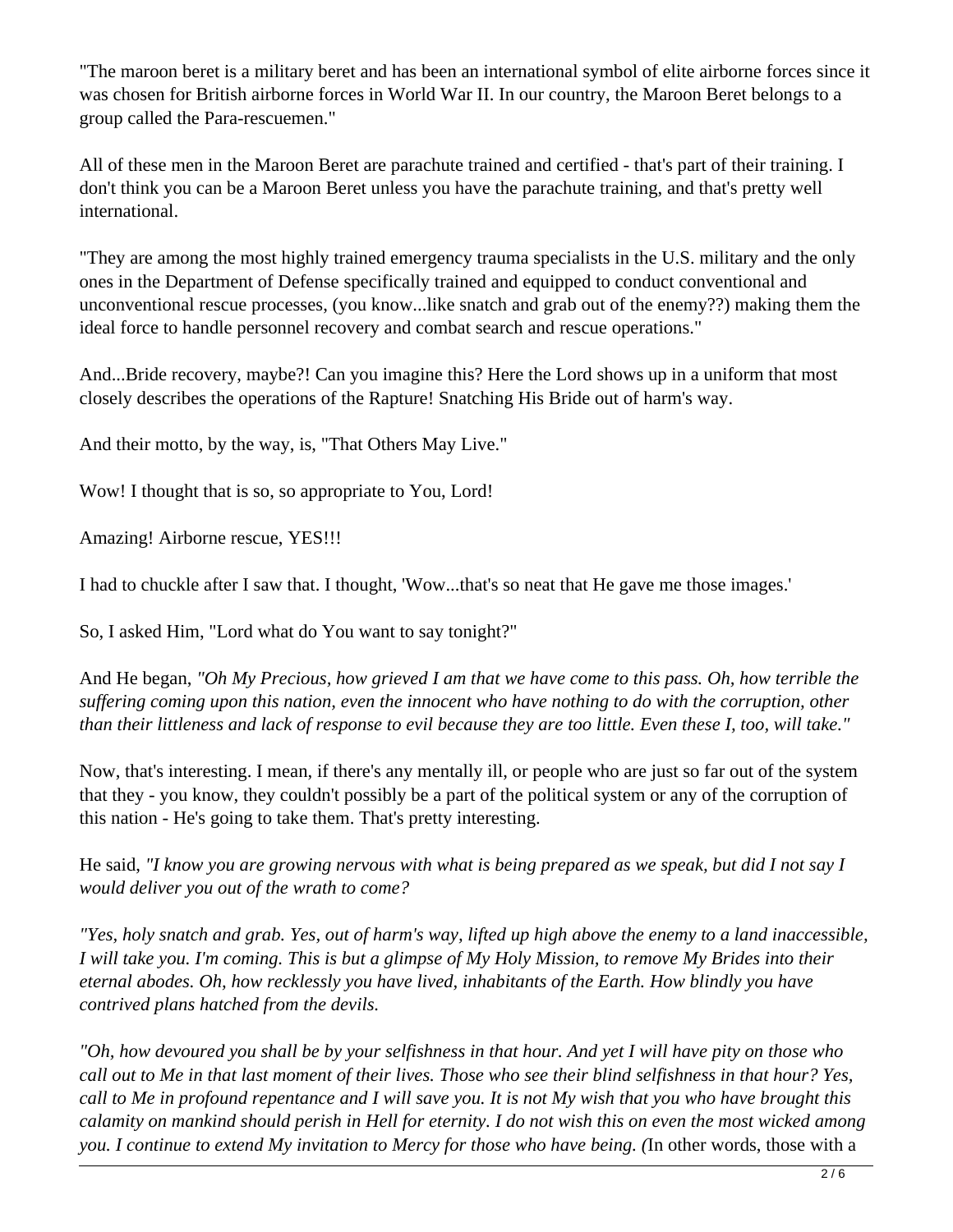soul - those who have "being". Because there are some out there that don't have a soul, they're just bodies*.)* 

*"Though you have leveraged your hardness of heart on humanity, I am not like you. I am always ready to forgive no matter how heinous the sin. But will you? Will younextend your hand to Me and cry out for help? In that moment, I will be there to receive your soul.*

*"And you, My Brides, must not have a retaliatory bone in your bodies, not even one. You must reflect My compassion even on those who persecute you. You must cry out from your cross, 'Father forgive them, they know not what they do.' Even now, at this moment, souls detrimental to this new administration (*speaking of the New World Order*) are being removed from*

*their homes. Even now, the persecution has begun. Yet I tell you the truth, not one hair on their heads shall be injured, they shall ascend to Me intact."*

Oh, Lord, this is not a good thing. Can we please move onto something more delicate?

*"What is more beautifully and delicately formed than a souls that loves Me with all her heart? How much more delicate can you get, Clare?"*

Lord, You know what I mean...

*"The major persecution has yet to break out, there are just certain ones that have been targeted. Make no mistake about it, I'm coming. I coming for My Bride and she will ascend. There shall be nothing hidden about her ascension, all the world will see the miracle I will perform for Her. All the world will hear the trumpets. All the world will tremble. All the world will rise up in holy terror on the great and terrible Day of the Lord. Nothing which I have*

*promised will fail to come to pass. What I have said, that shall I do and nothing less.*

*"Oh, prepare yourselves, My Beloved, prepare yourselves and pray as never before for My Mercy to fall on this world. This prayer for Divine Mercy has found much favor from My Father in Heaven. This prayer is garlanded around with graces of conversion and repentance. Pray this prayer at the memorial hour of My death (3:00pm) wherever you may be. Do not grow lax or blind, rather connect with the Divine movement of all of Heaven as we approach that fateful hour.*

*"Oh, how I grieve for the souls that will be lost, many of the tears, My Dove, that I shed tonight were for those who have no one to pray for them. Will you pray for them? Pray for the most desperate cases, and those who have no one to pray for them. Do you see? My justice is quelled by My Mercy, and when you cry out for Mercy I lower my arm and withdraw My sword and instead stretch forth a saving hand.* 

*"You see, the prayer carries with it the power to bring souls to conversion, to bring them to a complete turn around. This is the prayer of My Body and Shed Blood, this is the prayer that recalls to My Father My bitter agony, to the point where His Heart can no longer withhold*

*grace from the undeserving. Why? Because He gazes upon Me in My suffering and He cannot deny Me that which I suffered so brutally for: the lost sinner.*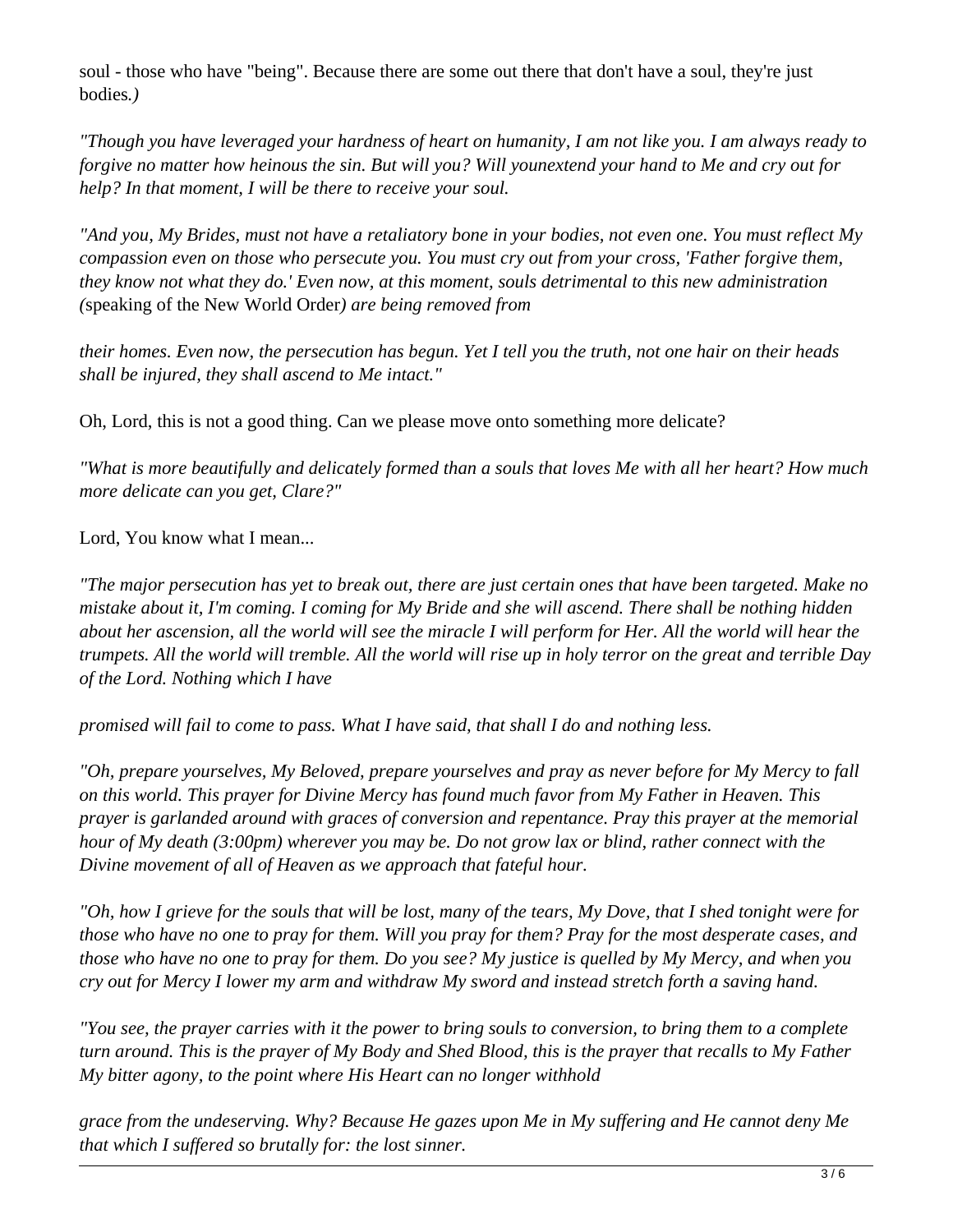*"Call to mind the Muslim people as well, how devout many of them are, how I wish to have them for believers. Yet they have been crushed into submission from a tender age, they know not the meaning of Mercy or life. They only know murder and hatred as being the honorable life. Tragically these tender ones have lost all semblance of what I endowed them with, and are completely overtaken by a twisted lifestyle.* 

*"Poverty calls to these, the enemy has made good use of poverty and bitterness, they are taught from childhood how honorable it is to die for their god. They know nothing of the truth and have been sealed over in terror from freedom of thought. To search out another god would be treachery against their parents, their nation, and their god. And so they shut their eyes tightly lest the light penetrate them. But in the watches of the night and in moments when they no longer have the power to resist, I open their eyes, I flood them with My love and My truth.*

*"These things happen because you pray. Yes, pray much and believe, keep your eyes on the horizon...one eye on the Heavens, the other on your neighbor. Neglect no act of kindness that comes before you. Yes, your salvation has been purchased at the price of My Blood, but the work given you in Heaven relies very much on your heartfelt loving service to others here on Earth.*

*"I bless you now with the courage to love, the courage to wait in faith, the courage to stand in strength in the tumultuous hours to come. Stand until you behold My glory breaking on the horizon."*

And after the Lord had finished speaking to me, I felt the anointing upon the book that Carol had put together, our partial messages, most recent ones. The PDF is on our website and I'm going to see about making it possible for you to order copies of this from the printer. We're going to work on that now, 'cause I really felt the Lord quicken that to me and to Ezekiel, that it's time to get a bunch of these printed up and get them out to you. So, that you can leave them behind for everyone.

I felt the anointing on the book, and sometime I'm going to do a little teaching on that, about how you see a book and you realize that Holy Spirit wants to give you a rhema, an anointed word of God from that book. And so you reach over and pray over the book and you ask Holy Spirit to show you something. And He does! So, I felt the anointing on this book from across the room, so I went and picked it up. And this is what I opened to:

Pages 166 and 167 What is To Come When The Bombs Fall

The Lord was speaking here:

*"Well, because the time is short, I have you both on the fast track to wrap up these messages and prepare yourselves for that day. Only in prayer and steadfastness will you weather the terrific storm that is about to hit America and the world*."

*"Each day, I want the two of you to make sure you are solid and prepared at any moment."*

"How will we know that we are prepared?" asked. And then I asked Him, "How will WE know that WE are prepared?"

*"You're going to feel a deep peace. It's been edging up on both of you, just continue to keep your focus*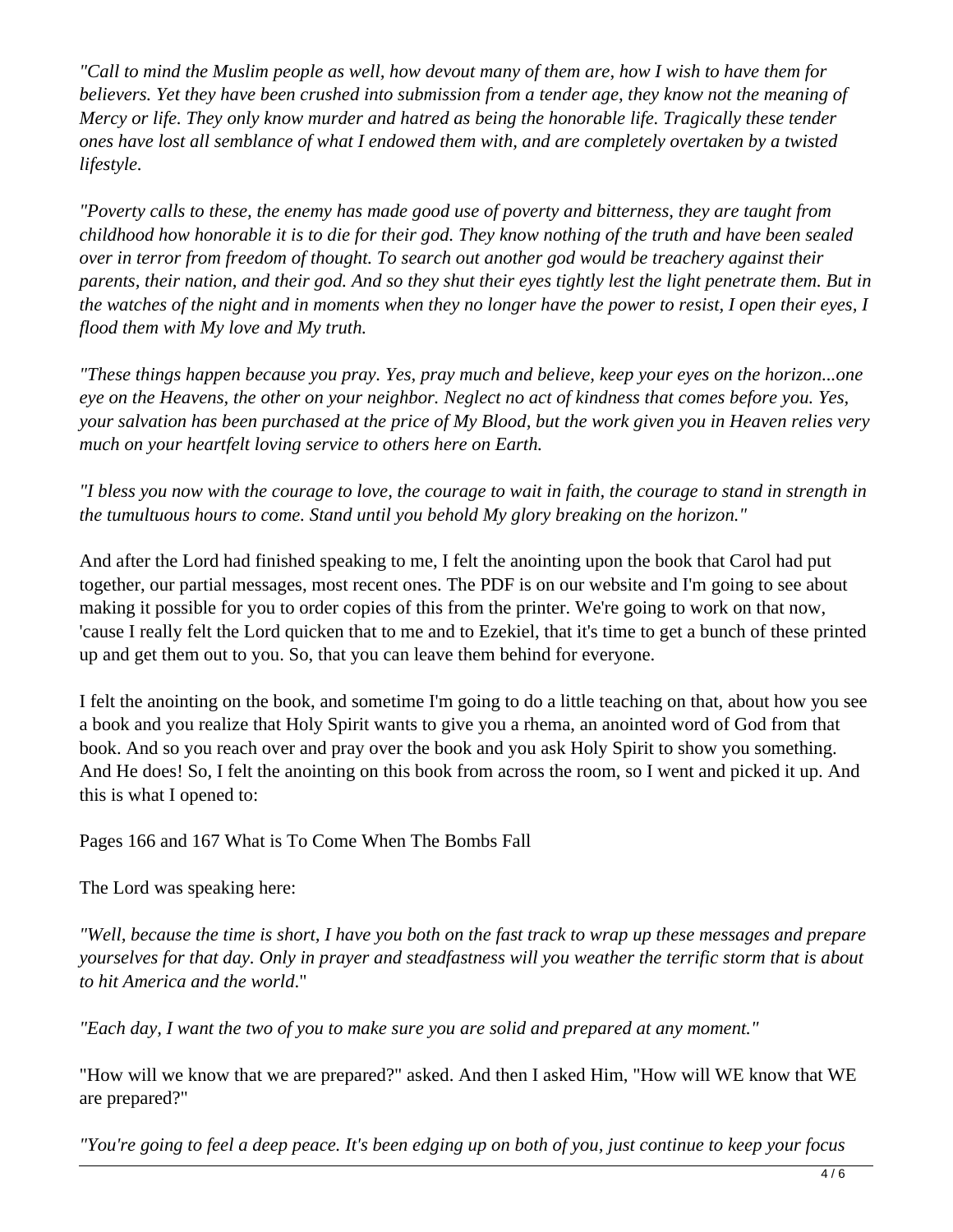*and understand there's no time to waste. Please, buckle down and work hard to organize your messages and leave behind what I have given you."*

And I have to say here, guys, He's given me an awful lot more than what's in that book. So, I'm going to try and pull all those files up and see if we can't get something quickly put together for you in a PDF or some that you can order, too from the printer or from Amazon. We'll have to see what we can do.

At that point, I was getting a little buggy...this was around 5:00 in the morning and I was just a LITTLE bit buggy...

And the Lord said, *"Clare are you listening?"*

I said, I'm sorry, Lord - I'm foggy."

*"It's the sugar."*

Whoops.

*"Just bear with Me.*

*"There is going to be a limited nuclear exchange, enough to throw the world into a panic and set the stage for Obama to take the reins of peace and be declared as the hero.*

*"Your country will be in pandemonium and communications will be knocked out temporarily. But in order to enforce Martial Law, communication will be necessary. After all, how can the victor enjoy his victory without broadcasting it all over the world? Your country will recover from this devastation more quickly than anyone would expect, because everything is in place with full knowledge of what is coming."*

I just wanted to draw you guys' attention to something, and that is the Turn-key Event. I had occasion to re-listen to that today. Turn-key is a term used, I guess, in business when everything is set up for a product - you know, the marketing, the packaging, the production. Everything's ready. All you have to do is say, "go". That's the turn-key. And there it is - it's there, because the whole groundwork has been laid for it and it's a done deal. You just need the permission to go ahead with it, so to speak.

So, one of the reasons why we're going to recover so quickly from this is because of all the ground work that's being done right now - has been done for months. Years previous to this time.

As He said, *"Your country will recover from this devastation more quickly than anyone would*

*expect, because everything is in place with full knowledge of what is coming.*

*"Your country will no longer be a world power. She will have massive issues of reconstruction and contamination to deal with. Make no mistake, those underground cities will contain the important people while everyone else struggles on the surface. Law and order will be out of control, criminals will take full advantage to rape and pillage. Life will be a mess.*

*"That's when I'm coming for you. Lift up your heads and watch the sky, I am coming for you that same*